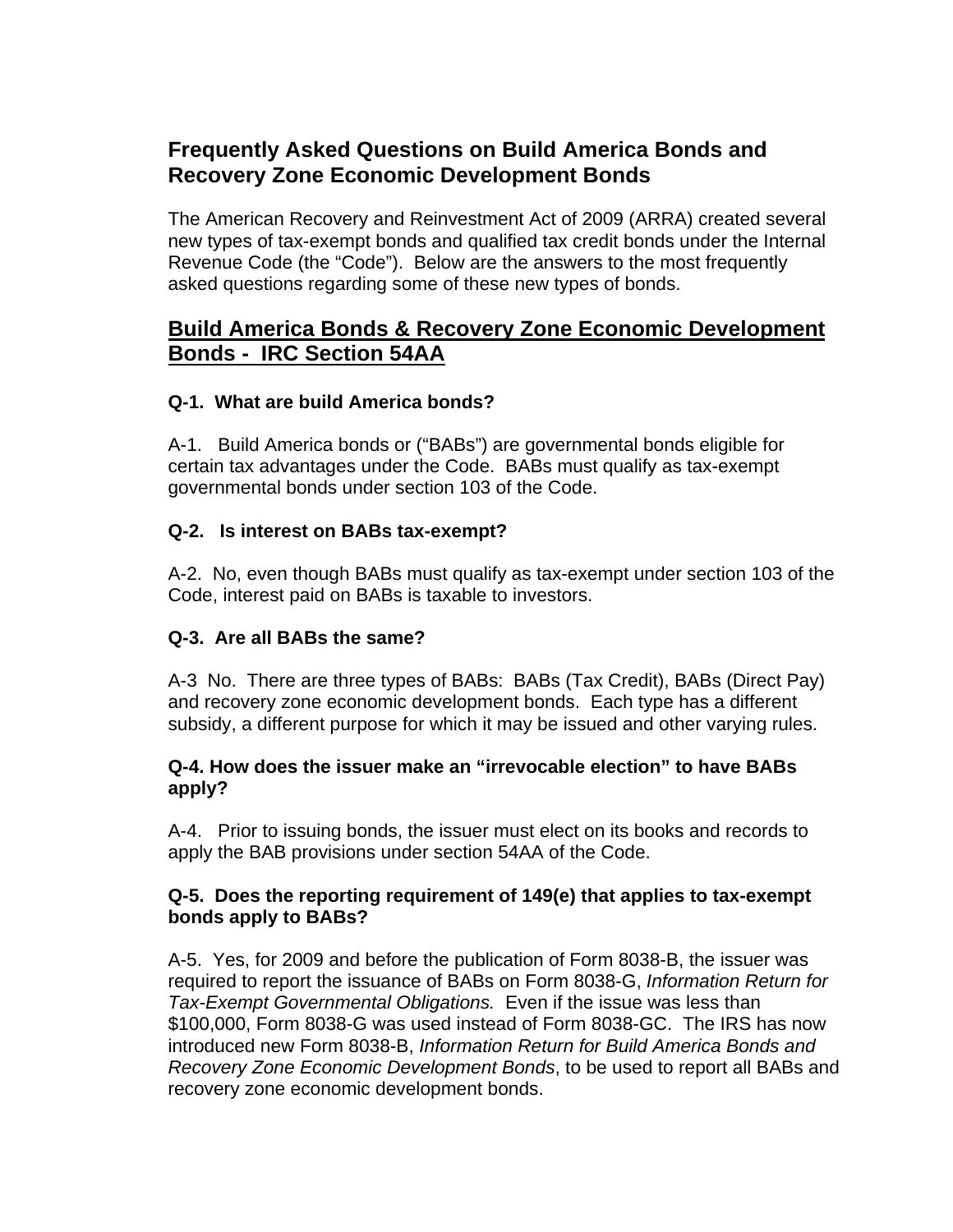# **Q-6. Do sections 103, 141 and 148 of the Code apply to BABs?**

A-6. Yes, section 103 of the Code (including the private activity bond tests under section 141 of the Code) and the arbitrage yield restriction and rebate requirements under section 148 of the Code apply to BABs.

#### **Q-7. What does it mean that BABs may not be issued with more than a de minimis amount of premium?**

A-7. BABs may be issued at par plus a de minimis amount of premium. Section 1273 of the Code provides that a de minimis amount of premium is an amount that is not greater than 1/4 of 1 percent of the stated redemption price at maturity for the bond, multiplied by the number of complete years to the earlier of the maturity date for the bond or the first optional redemption date for the bond, if applicable. Generally, up to 2.5 percent of premium over the stated principal amount of the bond may be considered to be de minimis premium for bonds that mature in 10 or more years.

### **Q-8. Can BABs be issued for private conduit borrowers?**

A-8. No. BABs may be issued for governmental purposes only excluding all private activity bonds.

### **Q-9. Do BABs sunset?**

A-9. Yes, unless extended by future legislation, BABs must be issued before January 1, 2011.

# **Build America Bonds (Tax Credit)**

# **Q-10. For what purposes can BABs (Tax Credit) be issued?**

A-10. BABs (Tax Credit) may be issued for any governmental purpose for which tax-exempt governmental bonds (excluding private activity bonds) could be issued under section 103 of the Code. For example, BABs (Tax Credit) may be issued to finance capital expenditures, working capital, current refundings, and one advance refunding.

# **Q-11. Who can issue BABs (Tax Credit)?**

A-11. BABs (Tax Credit) can be issued by any State or political subdivision (as defined for purposes of section 103 of the Code), as well as entities authorized to issue bonds on their behalf.

### **Q-12. What is the Federal subsidy for BABs (Tax Credit)?**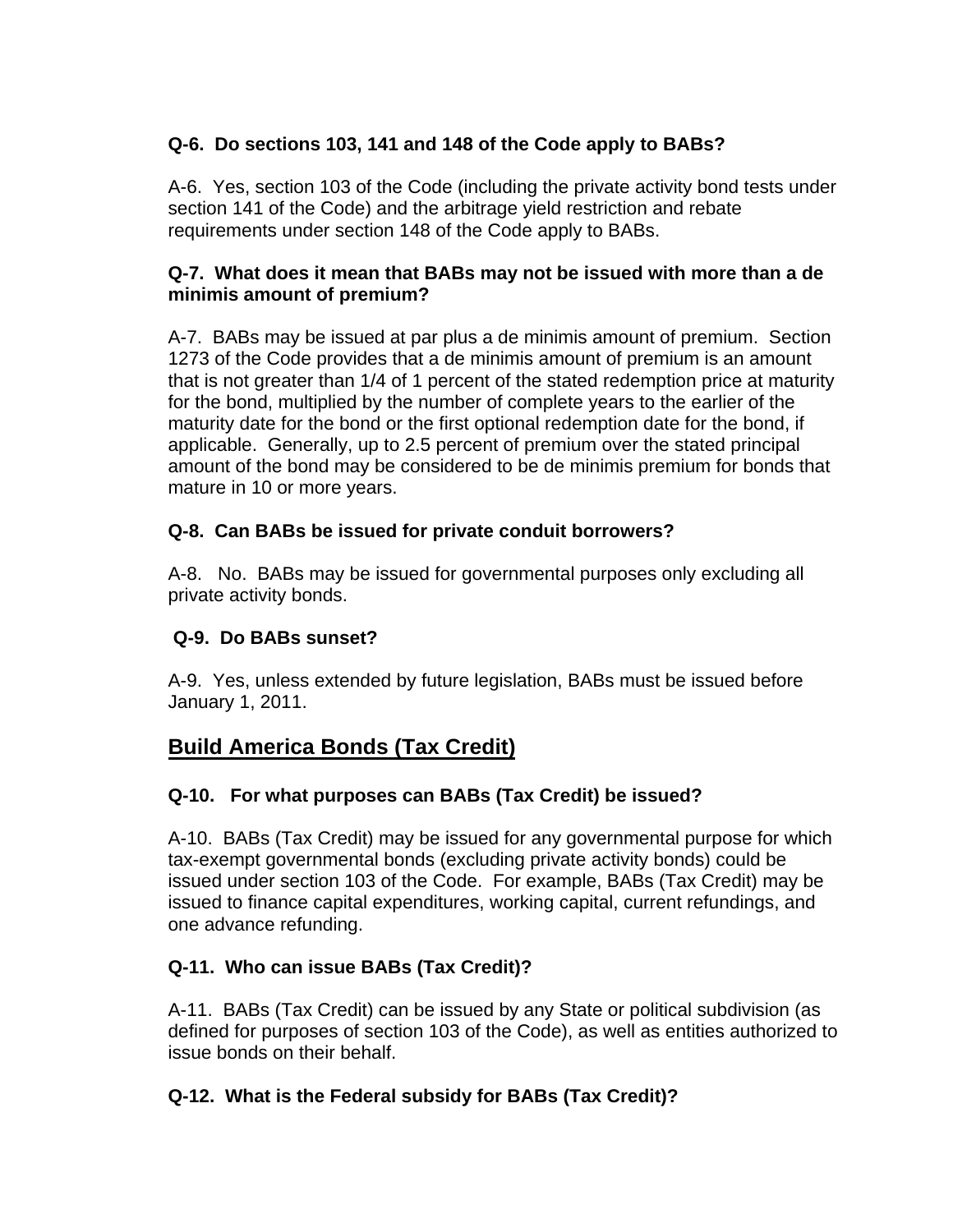A-12. BABs (Tax Credit) provide a Federal subsidy through Federal tax credits to investors equal to 35% of the total interest payable by the issuer to investors.

# **Q-13. For BABs (Tax Credit) what is the benefit to the investor?**

A-13. The investor receives taxable interest income on BABs (Tax Credit) as well as the tax credit equal to 35% of that interest. Both the interest and the tax credit are includable in the investor's gross income. The tax credit is generally allowed against both regular and alternative minimum tax. If the credit allowable exceeds the investor's limitation for that taxable year, the unused credit may be carried forward until used.

# **Q-14. Do BABs (Tax Credit) require volume cap?**

A-14. No. BABs (Tax Credit) do not require national volume cap, but may require volume cap under section 141(b)(5) of the Code.

#### **Q-15. Because section 148 of the Code applies to BABs (Tax Credit), how is calculation of the yield affected by the tax credit?**

 A-15. The yield on BABs (Tax Credit) is calculated without an adjustment for the tax credit.

### **Q-16. Do the prevailing wage labor standards of Davis-Bacon apply to construction projects financed by BABs (Tax Credit)?**

A-16. No. Davis-Bacon does not apply to construction projects financed with proceeds of BABs (Tax Credit).

# **Build America Bonds (Direct Pay)**

# **Q-17. For what purposes can BABs (Direct Pay) be issued?**

A-17. BABs (Direct Pay) may be issued for the same general governmental purposes as BABs (Tax Credit) except that BABs (Direct Pay) may only be issued to finance capital expenditures. Specifically, 100 percent of the excess of "available project proceeds" must be used only for capital expenditures. Available project proceeds are the sale proceeds the issuer receives from the bonds minus proceeds it is allowed to spend on costs of issuance (up to 2%), minus proceeds it is allowed to spend to fund a reasonably required reserve (generally up to 10%), plus proceeds from investment earnings. Thus, investment earnings on BABs (Direct Pay) must also be spent on project capital expenditures. Generally, BABs (Direct Pay) cannot be used to refinance capital expenditures in refunding issues.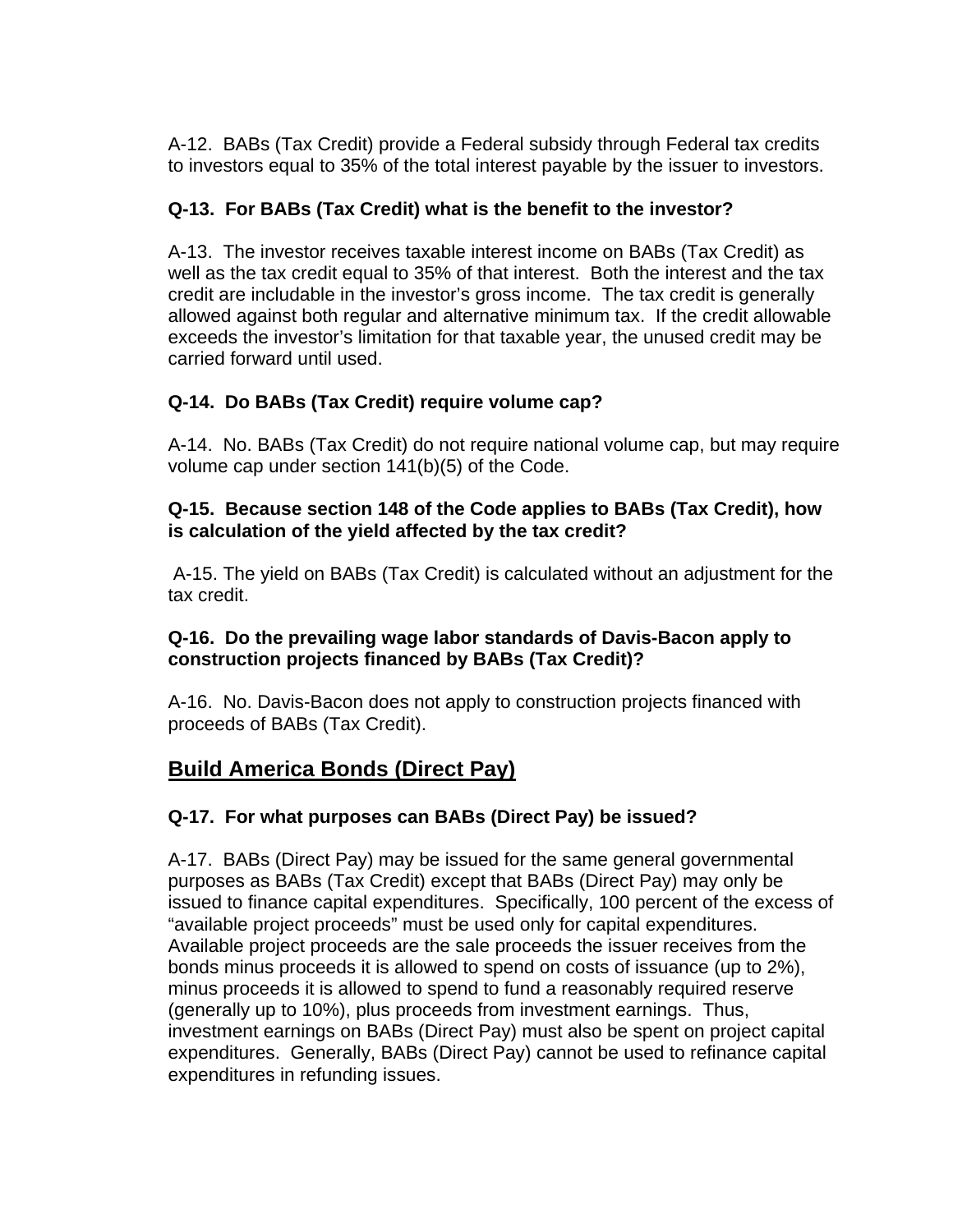# **Q-18. Who can issue BABs (Direct Pay)?**

A-18. BABs (Direct Pay) can be issued by any State or political subdivisions (as defined for purposes of section 103 of the Code), as well as entities authorized to issue bonds on their behalf.

### **Q-19. What is the Federal subsidy for BABs (Direct Pay)?**

A-19. BABs (Direct Pay) are qualified bonds that provide a Federal subsidy through a refundable tax credit allowed under section 6431 of the Code equal to 35% of the interest payable by the issuer to investors. This cash payment is paid by the Federal government directly to the issuer or to the authorized agent for the issuer that pays interest on the bonds.

### **Q-20. How does the issuer elect BABs (Direct Pay) as qualified bonds?**

A-20. Prior to issuing the bonds, the issuer must make an election on its books and records that it intends to apply section 54AA(g) of the Code, the qualified BABS (Direct Pay) provisions. This election for BABs (Direct Pay) is in addition to the election described above under section 54AA of the Code to elect to apply the provisions of BABs.

### **Q-21. For BABS (Direct Pay) what is the benefit to the investor?**

A-21. The investor receives taxable interest income on BABs (Direct Pay) that is includable in the investor's gross income.

# **Q-22. Do BABs (Direct Pay) require volume cap?**

A-22. No, BABs (Direct Pay) do not require national volume cap, but may require volume cap under section 141(b)(5) of the Code.

#### **Q-23. How does the issuer of BABS (Direct Pay) apply to receive the cash payment subsidy from the Federal government?**

A-23. The issuer of BABs (Direct Pay) must file Form 8038-CP, *Return for Credit Payments to Issuers of Qualified Bonds.* For fixed rate bonds, and for variable rate bonds when the issuer knows the amount of interest, Form 8038-CP must be filed 45 days before the related interest payment date but not earlier than 90 days prior to the interest payment date. For variable rate bonds, when the issuer does not know the amount of interest, issuers are reimbursed quarterly. Issuers must aggregate all credit payments for each quarter and file Form 8038-CP no later than 45 days after the last interest payment date of the quarter to be reimbursed. NOTE: Form 8038-B must be filed at least 30 days prior to filing a request for the cash subsidy on Form 8038-CP.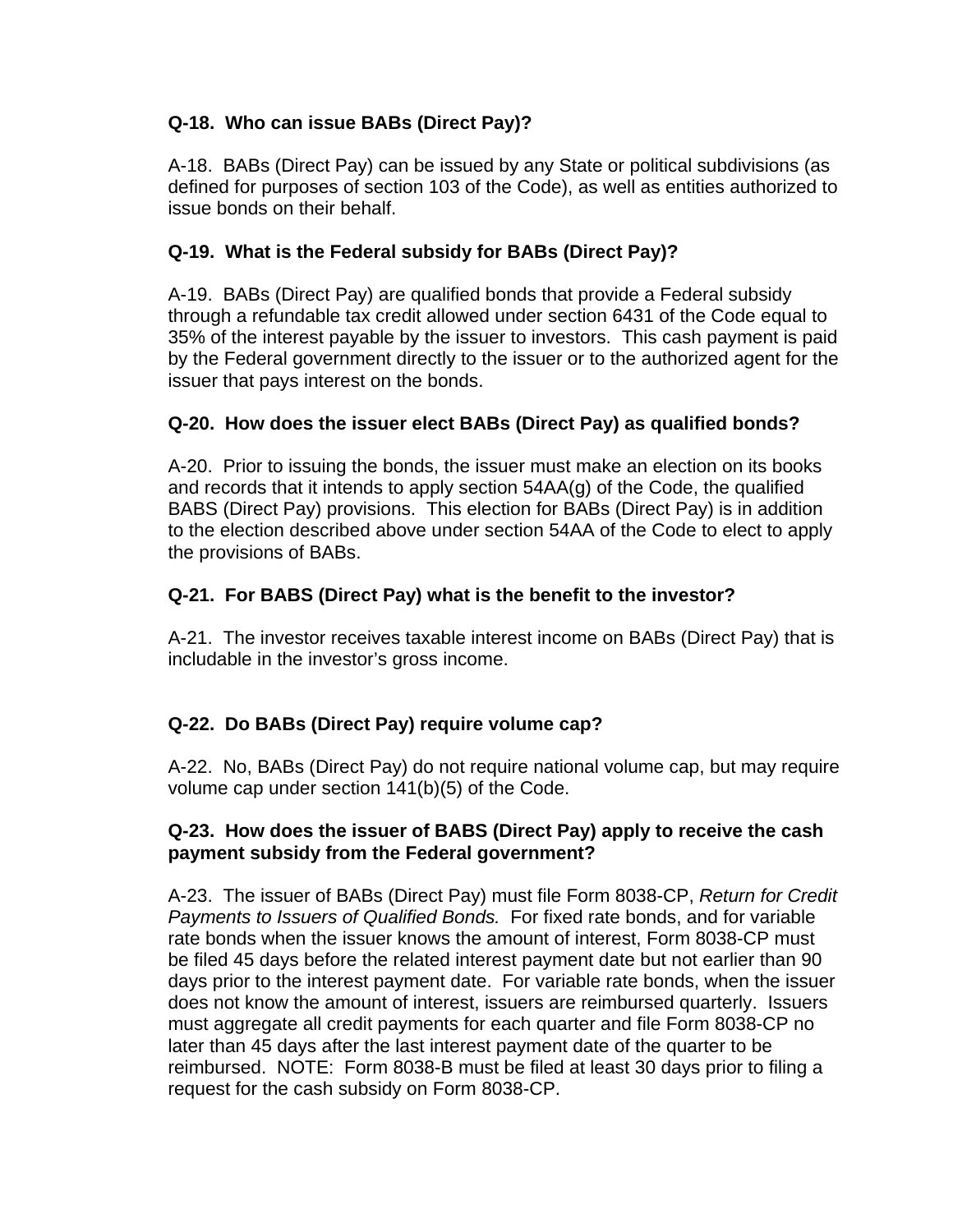#### **Q-24. Because section 148 of the Code applies to BABs (Direct Pay), how is calculation of the yield affected by the Federal subsidy cash payment allowed to the issuer under section 6431 of the Code?**

A-24. The yield on BABs (Direct Pay) is calculated by reducing the amount of interest paid on the bonds by the amount of the Federal subsidy payments allowed to the issuer under section 6431 of the Code, without regard to amounts set off for Federal or other tax liability.

#### **Q-25. Do the prevailing wage labor standards of Davis-Bacon apply to construction projects financed by BABs (Direct Pay)?**

A-25. No, Davis-Bacon does not apply to construction projects financed with proceeds of BABs (Direct Pay).

# **Recovery Zone Economic Development Bonds IRC section 1400U-2**

#### **Q-26. For what purposes can recovery zone economic development bonds ("RZEDBs") be issued?**

A-26. Issuers of RZEDBs must spend 100% of the "available project proceeds" for one or more qualified economic development purposes. A qualified economic development purpose means expenditures for promoting development or other economic activity in a recovery zone, including capital expenditures and working capital expenditures paid or incurred in such zone, expenditures for public infrastructure and construction of public facilities, and expenditures for job training and educational programs. Available project proceeds are the sale proceeds the issuer receives from the bonds minus proceeds it is allowed to spend on costs of issuance (up to 2%), minus proceeds it is allowed to spend to fund a reasonably required reserve (generally up to 10%), plus proceeds from investment earnings. Thus, investment earnings on RZEDBs must also be spent on a qualified economic development purpose. Generally, RZEDBs cannot be used to refinance capital expenditures in refunding issues.

### **Q-27. Who can issue RZEDBs?**

A-27. RZEDBs can be issued by any State or political subdivision (as defined for purposes of section 103 of the Code), as well as entities authorized to issue bonds on their behalf. All proceeds of RZEDBs must be used within the jurisdiction of the issuer.

### **Q-28. What constitutes a recovery zone?**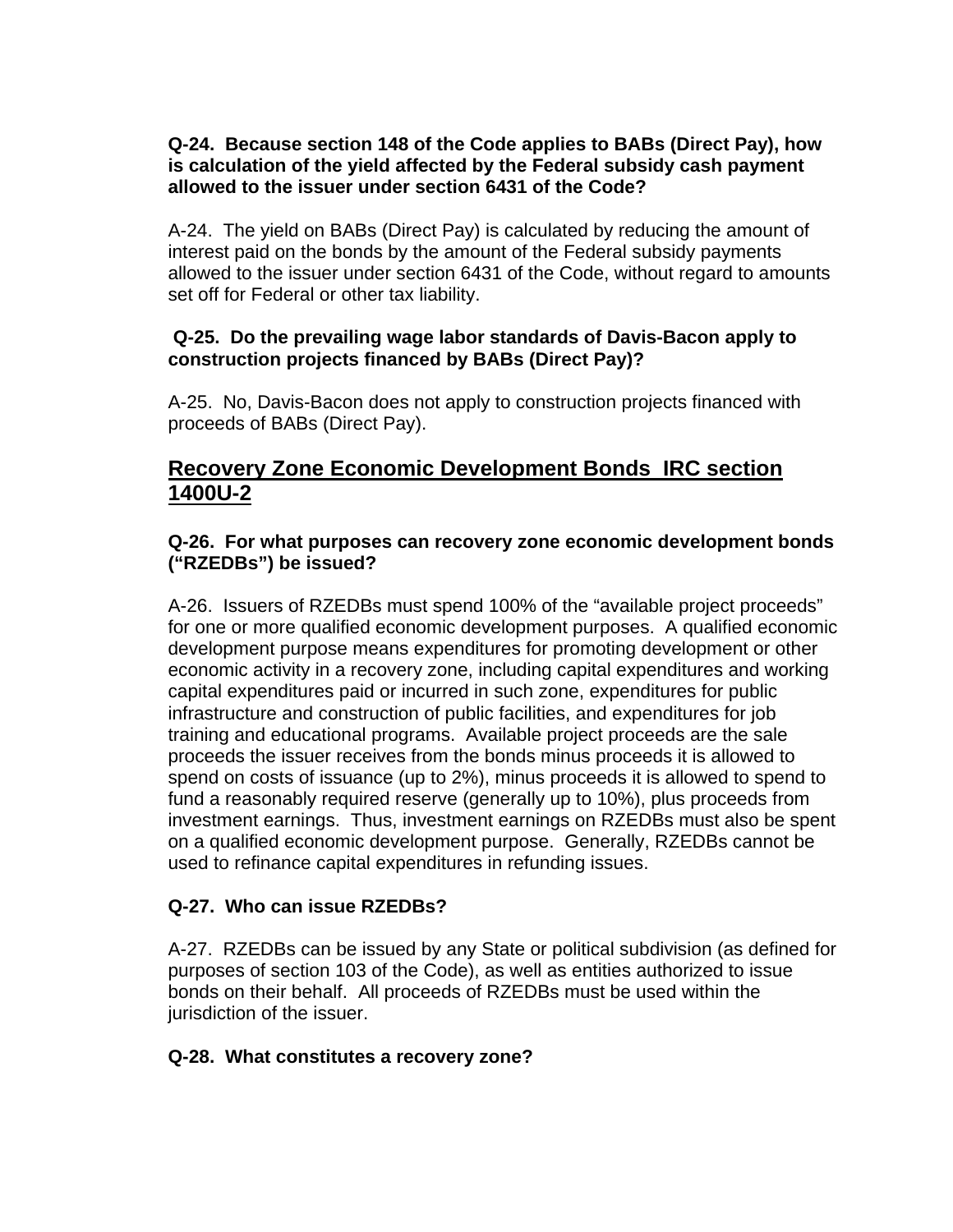A-28. A recovery zone is any area designated by the issuer as having significant poverty, unemployment, rate of home foreclosures, or general distress; any area designated by the issuer as economically distressed by reason of the closure or realignment of a military installation under the Defense Base Closure and Realignment Act of 1990; or, any area for which a designation as an empowerment zone or renewal community is in effect as of February 17, 2009.

### **Q-29. What is the Federal subsidy for RZEDBs?**

 A-29. All RZEDBs are direct pay qualified bonds that provide a Federal subsidy through a refundable tax credit allowed under section 6431 of the Code equal to 45% of the interest payable by the issuer to investors. This cash payment is paid by the Federal government directly to the issuer or to the authorized agent for the issuer that pays interest on the bonds.

### **Q-30. How does the issuer designate RZEDBs?**

A-30. Prior to issuing the bonds, the issuer must designate on its books and records that it intends to issues qualified RZEDBs under section 1400U-2 of the Code.

### **Q-31. For RZEDBs what is the benefit to the investor?**

A-31. The investor receives taxable interest income on RZEDBs which is includable in the investor's gross income.

# **Q-32. Do RZEDBs require volume cap?**

A-32. Yes, the national volume cap limitation for RZEDBs is \$10,000,000,000. For allocations by State, see Notice 2009-50. All proceeds of RZEDBs must be used within the jurisdiction of the entity allocating volume cap to the RZEDBs. Additionally, RZEDBs may require volume cap under section 141(b)(5) of the Code.

#### **Q-33. How does the issuer of RZEDBs apply to receive the cash payment subsidy from the Federal government?**

A-33. The issuer of RZEDBs must file Form 8038-CP, *Return for Credit Payments to Issuers of Qualified Bonds.* For fixed rate bonds Form 8038-CP must be filed 45 days before the related interest payment date but not earlier than 90 days prior to the interest payment date. For variable rate bonds, issuers are reimbursed quarterly. Issuers must aggregate all credit payments for each quarter and file Form 8038-CP no later than 45 days after the last interest payment date of the quarter to be reimbursed. NOTE: Form 8038-B must be